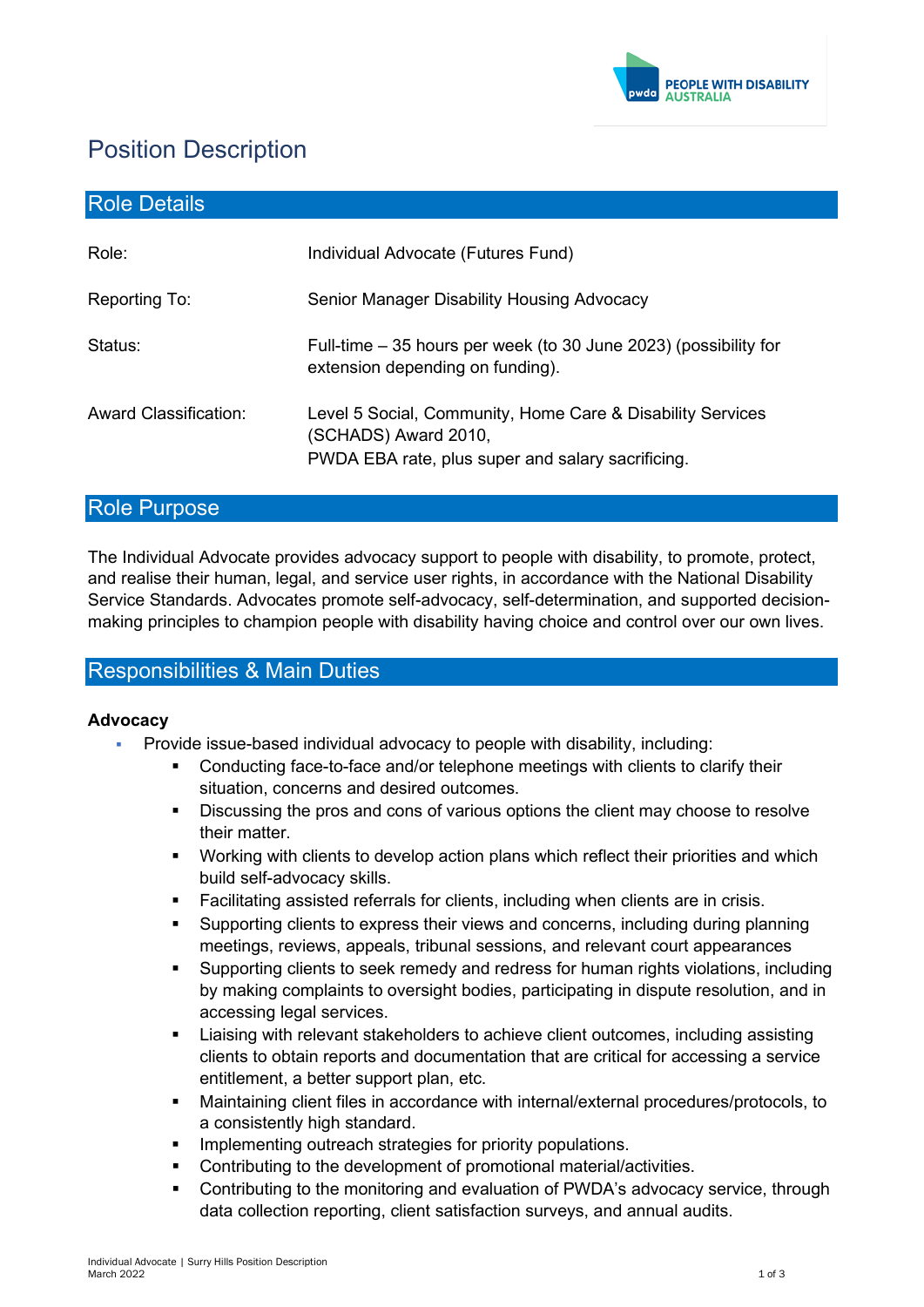

#### **Information, Intake and Referral**

- Contributing to the client information intake and referral process when the volume of requests for advocacy requires support. This includes:
	- $\circ$  Assessing and providing responses to requests for information, referral, and/or advocacy support,
	- $\circ$  Preparing client matters for allocation amongst the PWDA Individual Advocacy team
- Providing support and guidance to intake staff on complex information requests, prospective intake matters.

#### **Systemic Advocacy**

 Contribute to systemic advocacy initiatives by participating in specific projects, as required, and proactively identifying emerging systemic issues while providing individual advocacy.

#### **Organisational Participation**

- Participate in organisational activities such as staff meetings, planning meetings and team development initiatives.
- Contribute to workplace health and safety
- Participate in relevant professional development and training. Undertake other duties as directed within the scope of this role.

*PWDA reserves the right to alter this position description from time to time in accordance with the needs of the organisation and in consultation with impacted workers.*

## **Selection Criteria**

#### **Essential**

- Understanding of and commitment to the rights and interests of people with disabilities, including knowledge of relevant policy and legislation, in particular commitment to the United Nations Convention on the Rights of Persons with Disability (CRPD)
- Experience working in the disability sector, upholding human rights, preventing discrimination and unfair treatment of clients.
- Demonstrated experience working with clients experiencing distress or other heightened emotions
- Knowledge of the complaints handling bodies in the relevant state or territory.
- Excellent interpersonal and communication skills, with the ability to liaise with a wide range of people such as clients, their associates, service providers, and government departments.
- Good understanding of, and commitment to, trauma-informed practice.
- Understanding the risks of violence and abuse to people with disability and appropriate referral pathways
- Demonstrated capacity to manage competing time frames/priorities.
- **Strong documentation skills**
- Cultural competency.
- Intermediate Computer skills.

#### **Desirable**

- Previous experience in the health, community, or legal service sectors.
- Tertiary qualifications in social sciences, health, or law or related discipline
- Lived experience of disability.